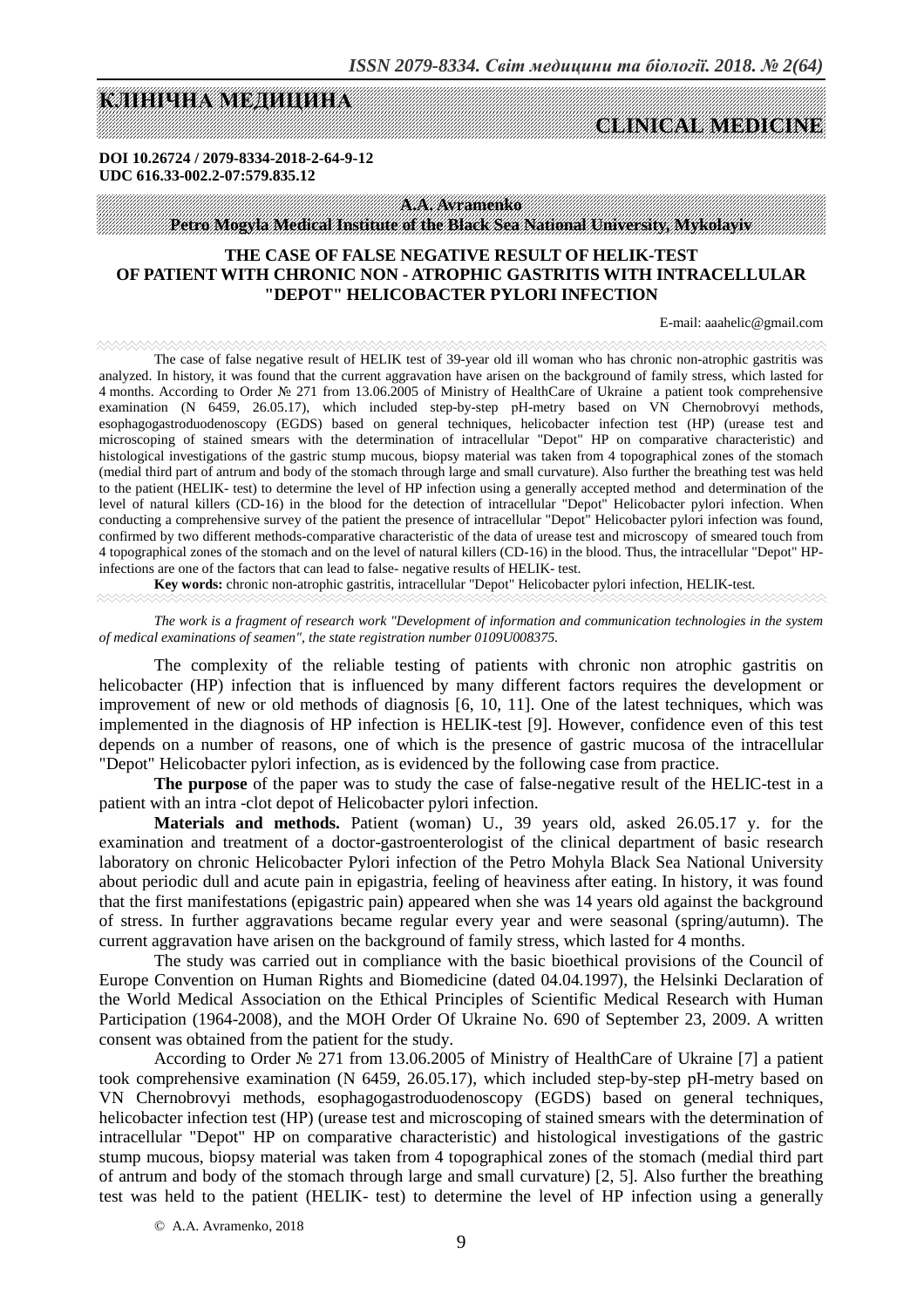accepted method [9] and determination of the level of natural killers (CD-16) in the blood for the detection of intracellular "Depot" Helicobacter pylori infection [1, 3].

**Results and discussion.**The following results were obtained when carrying out investigations: рН - metry (by VN Chernobrovyi method) Surname. First Name. Patronimic.: U., 39 years Height: 161 cm; introduced 20cm

| 11. 6.62 7.31 |
|---------------|
| 12. 6.80 7.30 |
| 13. 6.81 7.20 |
| 14, 6.68 7.20 |
| 15, 6.70 7.21 |
| 16. 6.70 7.20 |
| 17. 6.91 7.30 |
| 18. 6.98 7.03 |
| 19. 6.91 7.08 |
| 20, 6.80 7.02 |
|               |
|               |
|               |
|               |
| 3             |
| 17            |
| 20            |
|               |

**Diagnosis:** Basal hypoacidity expressed absolute (organic) 26.05.17.

The following diagnosis was made when carrying out esophagogastroduodenoscopy: «Chronic gastritis type B. Indirect signs of pancreatitis». When testing the gastric mucosa on HP infection for topographical zones were obtained the following results (table 1).

While conducting examination of histological research the results have been obtained which confirms the presence of chronic active gastritis in all parts of the patient's stomach.

When conducting the HELIK - test no. 50, 27.05.2017 year, the following results were obtained:

a) basic level: 0 mm;

b) load level: 0 mm;

с) growth rate: 0 mm;

d) conclusion about HP infectioninfection (norm-growth up to 3 mm): negative (before treatment).

The level of natural killers (CD-16) in the blood (31.05.17y.) amounted to 26% (norm-12- 23%); cells/µl- 839 (norm-70-552).

Table 1

| Antrum                                                           |                |                                                                  |                       | <b>Fundus of stomach</b>                                         |                       |                                                                  |                        |
|------------------------------------------------------------------|----------------|------------------------------------------------------------------|-----------------------|------------------------------------------------------------------|-----------------------|------------------------------------------------------------------|------------------------|
| Large curvature                                                  |                | <b>Small curvature</b>                                           |                       | Large curvature                                                  |                       | <b>Small curvature</b>                                           |                        |
| Microscopic<br>analysis                                          | Urease<br>test | <b>Microscopic</b><br>analysis                                   | <b>Urease</b><br>test | <b>Microscopic</b><br>analysis                                   | <b>Urease</b><br>test | Microscopic<br>analysis                                          | <b>Ureas</b><br>e test |
| $(+ + +)$<br>Active form,<br>mitosis; Intra-<br>cellular "Depot" | 3 h 15<br>min  | $(+ + +)$<br>Active form,<br>mitosis; Intra-<br>cellular "Depot" | 3 h 15<br>min         | $(+ + +)$<br>Active form,<br>mitosis; Intra-<br>cellular "Depot" | 1 h 40<br>min         | $(+ + +)$<br>Active form,<br>mitosis; Intra-<br>cellular "Depot" | 2h40<br>min            |

This event can be explained from the point of view of the properties of Helicobacter pylori infection which became the basis for the development of HELIK test and also features of the mechanism of formation of intracellular "Depot" HP infection.

Helicobacter infection produces urease which decomposes food urea to ammonia, which while breathing due to the phenomenon of ejection from the stomach through the esophagus enters the exhaled air and can be fixed with the measuring tube HELIK-test before loading with urea and after [4, 6, 8, 9, 13, 14, 15]. However, if there won't be the contact with active forms of HP infection or it will be severely limited, this test will be negative. The patient underwent a long 4 months stress that provoked deep formation of intracellular "Depot" HP in all departments of the stomach, which was confirmed by two different methods, as well as the low level of acidity of gastric juice, which was formed due to intracellular blocking of acid forming in gastric parietal cells of Helicobacter pylori infection [12].

**Conclusion** 

The intracellular "Depot" HP-infections are one of the factors that can lead to false- negative results of HELIK- test.

*Prospects of further studies: further study of factors affecting the validity of the HELIC test.* 

**References and the construction of the construction of the construction of the construction of the construction** 1. Avramenko AO, inventor; Avramenko AO, patent holder. Sposib testuvannya vnutrishnioklitynnykh «depo» helikobakternoyi infektsiyi u khvorykh na khronichnyi helikobakterioz za Avramenkom AO. Patent of Ukraine, No. 96 920. February 2015. 25. [in Ukrainian]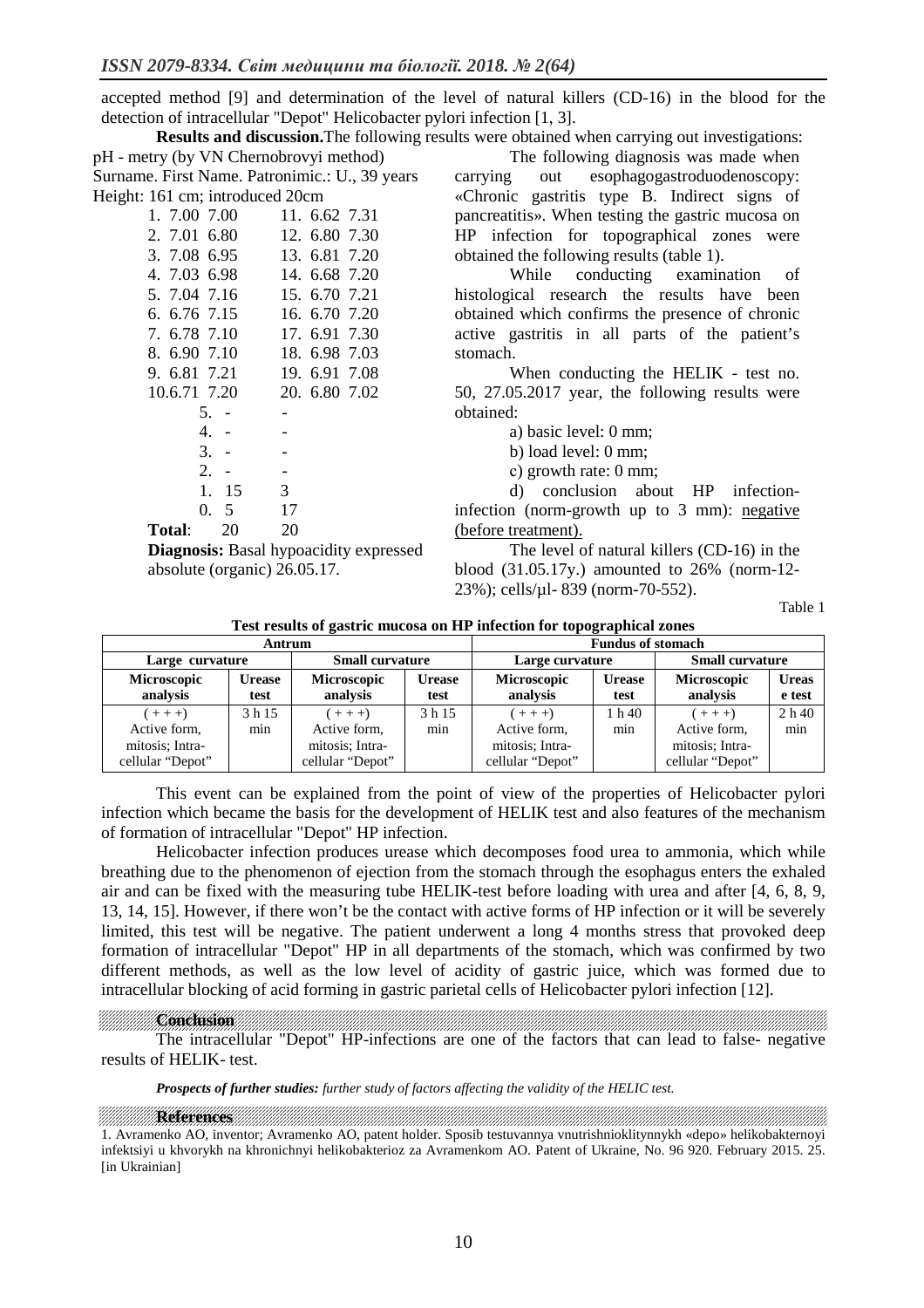2. Avramenko AA. Dostovernost stul-testa pri testirovaniyi bolnykh khronicheskim khelikobakteriozom pri nalichiyi aktivnykh i neaktivnykh form khelikobakternoy infektsii na slizistoy zheludka. Suchasna gastroyenterologíya. 2014; 3 (77): 22 – 26. [in Russian]

3. Vasilyev VI, Sedyshev SKH, Gorodetskiy VR, Probatova NA, Gayduk IV, Logvinenko OA, et al. Differentsialnaya diagnostika granulematoza Vegenera s ekstranodalnoy NK/T-kletochnoy limfomoy nazalnogo tipa.Terapevticheskiy arkhiv. 2012; 7: 79-83. [in Russian]

4. Isakov VA, Domaradskiy IV. Khelikobakterioz. M.: ID Medpraktika-M; 2003.412 p. [in Russian]

5. Kimakovych VY, Nikishayev VI, redaktor. Endoskopiya travnoho kanalu. Norma, patolohiya, suchasni klasyfikatsiyi. Lviv: Vydavnytstvo Medytsyna Svitu; 2008. 208 p., il. [in Ukrainian]

6. Mayev IV, Samsonov AA, Andreyev DN, Grechushnikov VB, Korovina TI. Klinicheskoye znacheniye infektsii Helicobacter pylori. Klinicheskaya meditsina. 2013;8: 4-12. [in Russian]

7. Order of MoH of Ukraine dated 13.06.2005 No. 271 "Pro zatverdzhennya protokoliv nadannya medychnoyi dopomohy za spetsialnistyu «Hastroenterolohiya»". [in Ukrainian]

8. Perederiy VG. Yazvennaya bolezn ili pepticheskaya yazva? Kiyev; 1997. 158 p. [in Russian]

9. KHELPIL-test i KHELIK-test dlya diagnostiki khelikobakterioza. Posobiye dlya vrachey. S.-Peterburg: Izdatel'stvo SPbGMU; 2005. 1-20. [in Russian]

10. Tsimmerman YaS, Zakharova YuA, Vedernikov VYe. Sravnitelnaya otsenka diagnosticheskikh testov opredeleniya Helicobacter pylori i spektr mukoznoy mikroflory zheludka pri gastrite i yazvennoy bolezni. Klinicheskaya meditsina. 2013;4: 42-48. [in Russian]

11. Chubenko SS, Imanova IR, Chubenko DS. Opyt klinicheskogo ispol'zovaniya ekspress-opredeleniya antigenov H. Pylori v kale pri diagnostike khelikobakterioza. Suchasna gastroyenterologíya. 2009; 3 (47): 5 – 8. [in Russian]

12. Shukhtyna IM. Mekhanizm formuvannya vnutrishniotkanynnoho (vnutrishnioklitynnoho) ‹‹depo›› helikobakternoyi infektsiyi u khvorykh na khronichnyy helikobakterioz [author's abstract]. Odesa: Odesa.State Med. Univ.; 2012. 20 p. [in Ukrainian]

13. Mobley HLT, Cortesia MJ, Rosenthal LE, Jones BD. Characterization of Urease from Campylobacter pylori. Journal of Clinical Microbiology. 1988; Vol.26, 5: 831-836.

14. Sach G, Weeks DI, Melchers K, Scott DR. The gastric biology of Helicobacter pylori. Annu.Rev.Physiol.2003;65: 349-69. 15. Strugatsky D, McNulty RM, Munson K. Structure of the proton-gated urea channel from the gastric pathogen Helicobacter pylori. Nature. 2013; Vol.493: 255-258.

РЕФЕРЕНИЕТА НА СОБРАНЕТА ПОЛНИТАТА ПОЛНИТАТА ПОЛНИТАТА ПОЛНИТАТА ПОЛНИТАТА ПОЛНИТАТА ПОЛНИТАТА ПОЛНИТАТА ПОЛНИ<br>РЕФЕРЕНИЕТА НА СОБРАНИЕТА ПОЛНИТАТА ПОЛНИТАТА ПОЛНИТАТА ПОЛНИТАТА ПОЛНИТАТА ПОЛНИТАТА ПОЛНИТАТА ПОЛНИТАТА ПОЛН

#### **ВИПАДОК ХИБНО НЕГАТИВНОГО РЕЗУЛЬТАТУ ХЕЛІК-ТЕСТУ У ХВОРОЇ НА ХРОНІЧНИЙ НЕАТРОФІЧНИЙ ГАСТРИТ ЗІ ВНУТРІШНЬОКЛІТИННИМИ «ДЕПО» ГЕЛІКОБАКТЕРНОЇ ІНФЕКЦІЇ Авраменко А.О.**

Було проаналізовано випадок хибно негативного результату ХЕЛІК-тесту у 39-ти річної хворої на хронічний неатрофічний гастрит. Під час збору анамнезу було з'ясовано, що теперішнє загострення виникло на тлі сімейного стрессу, котрий тривав 4 місяці. Згідно Наказу № 271 МОН України від 13.06.2005 року хворій було проведено комплексне обстеження (№ 6459 від 26.05.17 р.), що включало в себе: покрокову рН-метрію за методикою Чорнобрового В.М., эзофагогастродуоденоскопію (ЭГДС) за загально прийнятою методикою, тестування на хелікобактерну інфекцію (уреазний тест та мікроскопування фарбованих мазків-відбитків з визначенням внутрішньоклітинних «депо» НР за порівняльною характеристикою) та гістологічні дослідження слизової щлунку, біопсій ний матеріал для яких відбирався із 4-х топографічних зон шлунку (середня третина антрального відділу та тіла шлунку за великою та малою кривизною). Також хворій додатково було проведено дихальний тест (ХЕЛІК-тест) для визначення рівня НР-інфекції згідно загальноприйнятої методики та визначення рівня натуральних кілерів (СD-16) у крові з метою виявлення внутрішньоклітинних «депо» хелікобактерної інфекції. Під час проведення комплексного обстеження у пацієнтки було виявлено наявність внутрішньоклітинних «депо» хелікобактерної інфекції, підтверджене двома різними методами – за порівняльної характеристики уреазного тесту та мікроскопування фарбованих мазків-відбитків із 4-х топографічних зон шлунку та за рівнем натуральних кілерів (CD-16) у крові. Таким чином, внутрішньоклітинне «депо» НР-інфекції є одним із факторів, що можуть призвести до хибно негативних результатів ХЕЛІК-тесту.

#### **СЛУЧАЙ ЛОЖНО ОТРИЦАТЕЛЬНОГО РЕЗУЛЬТАТА ХЕЛИК-ТЕСТА У БОЛЬНОЙ ХРОНИЧЕСКИМ НЕАТРОФИЧЕСКИМ ГАСТРИТОМ С ВНУТРИКЛЕТОЧНЫМ «ДЕПО» ХЕЛИКОБАКТЕРНОЙ ИНФЕКЦИИ Авраменко А.А.**

Был проанализирован случай ложно отрицательного результата ХЕЛИК-теста у 39-ти летней больной хроническим неатрофическим гастритом. При сборе анамнеза было выяснено, что нынешнее обострение возникло на фоне семейного стресса, который длился 4 месяца. Согласно Приказу № 271 Минздрава Украины от 13.06.2005 года больной было проведено комплексное обследование (№ 6459 от 26.05.17 г.), которое включало: пошаговую рН-метрию по методике Чернобрового ВН, эзофагогастродуоденоскопию (ЭГДС) по общепринятой методике, тестирование на хеликобактерную инфекцию (уреазный тест и микроскопирование окрашенных мазков-отпечатков с определением внутриклеточных «депо» НР по сравнительной характеристике) и гистологические исследования слизистой желудка, биопсийный материал для которых брался из 4-х топографических зон желудка (средняя треть антрального отдела и тела желудка по большой и малой кривизне). Также больной дополнительно был проведен дыхательный тест (ХЕЛИК-тест) для определения уровня НР-инфекции по общепринятой методике и определение уровня натуральных киллеров (СD-16) в крови для выявления внутриклеточных «депо» хеликобактерной инфекции. При проведении комплексного обследования у пациентки было выявлено наличие внутриклеточных «депо» хеликобактерной инфекции, подтверждённое двумя различными методами – при сравнительной характеристике данных уреазного теста и микроскопирования окрашенных мазков-отпечатков из 4-х топографических зон желудка и по уровню натуральных киллеров (CD-16) в крови. Таким образом, внутриклеточные «депо» НР-инфекции являются одним из факторов, которые могут привести к ложно отрицательным результатам ХЕЛИК-теста.